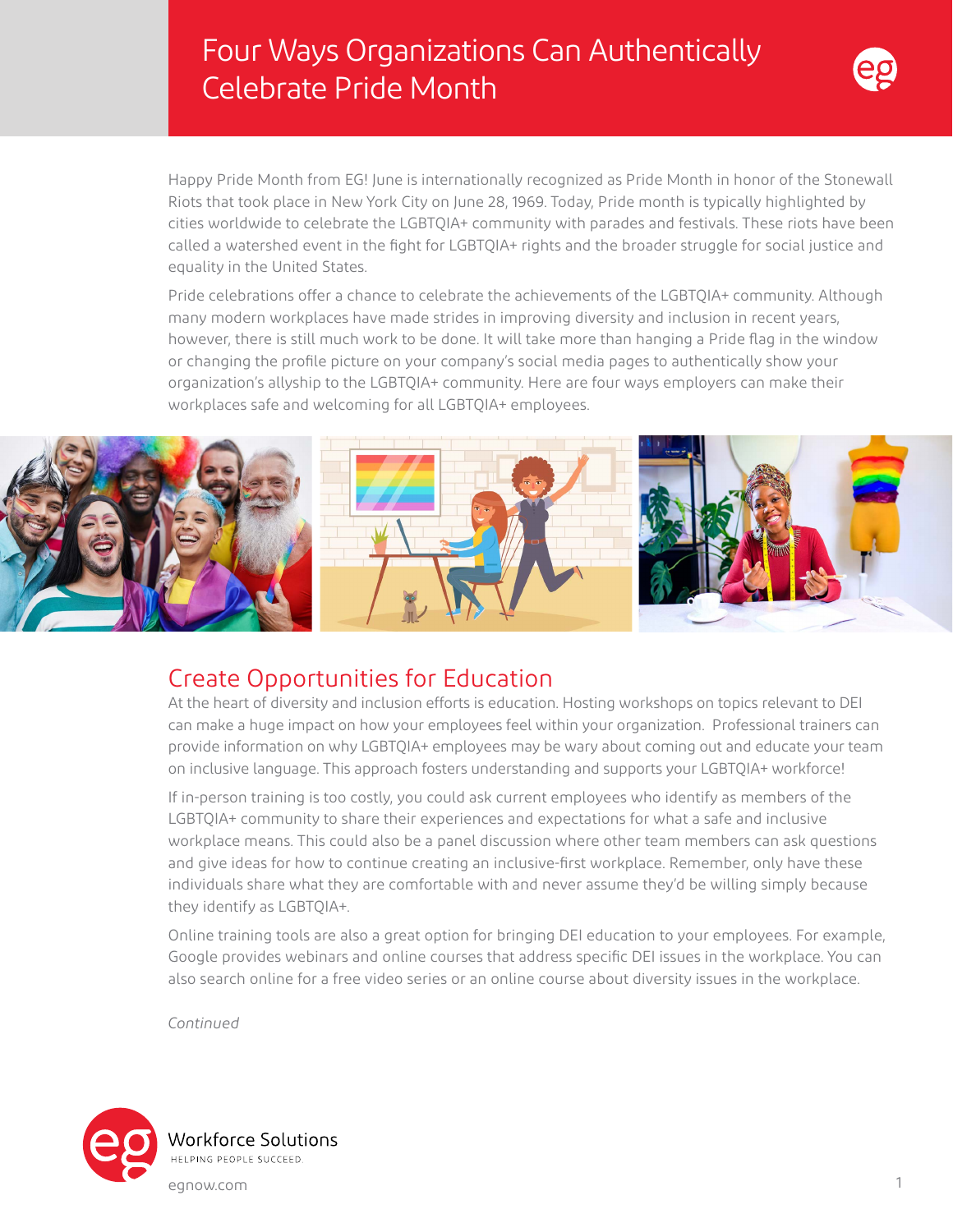

### Evaluate Your Anti-Discrimination Policy

A good anti-discrimination policy is vital to an inclusive workplace. If it's been a while since it was last updated, take stock and make sure this policy is up to date and well-communicated. While many companies do have some policy in place, not all take the steps necessary to ensure it covers the needs of their employees. Is the language inclusive? Does it clearly state homophobia will not be tolerated at any level of the organization? Is there a clear path for an employee to report any harassment or discrimination they're experiencing? Consider also including protections based on gender identity and gender expression to your anti-harassment policies and health insurance coverage for transgender employees. Making very clear and well communicated anti-discrimination policies will mean your whole team will feel safe and accepted for who they are so they can focus on doing their work to their best abilities instead of fearing how they will be treated.

## Support LGBTQIA+ Charities

Pride Month is a great time for showing financial support to LGBTQIA+ charities. Your organization can make a donation as well as encourage employees to do the same by offering a donation match. Companies can also support local Pride Festivals and have employees volunteer to become more involved with the community and publicly show its support for the LGBTQIA+ community.

It's also important to note that employers don't have to wait for Pride Month; they can choose an LGBTQIA+ charity and donate all year long. This shows employers respect and celebrate LGBTQIA+ community beyond the month of June. This can help attract top talent and retain employees who believe in the company's mission. In addition to donating funds, employers can support an LGBTQIA+ charity by encouraging employees to volunteer or participate in a fundraiser.

EG currently is sponsoring both the 2022 Kalamazoo and Grand Rapids Pride events as well as participating in the festival. Some other LGBTQIA+ charities EG supports and encourages you to donate to or get involved with include: The Human Rights Campaign, The Trevor Project, and GLAAD.

*Continued*